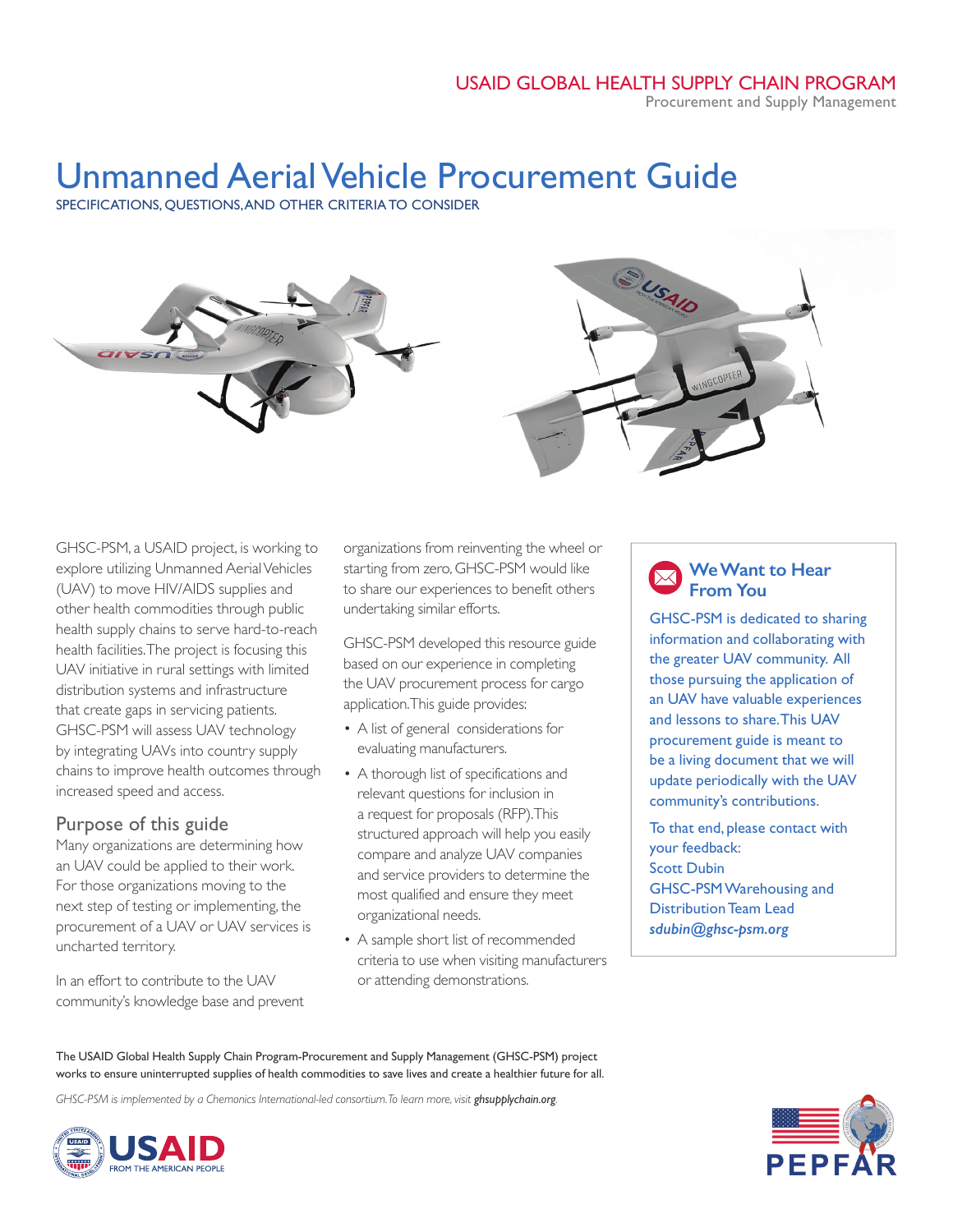### General Considerations When Evaluating Manufacturers

| <b>Platform</b>            | Capabilities and design of the UAV, and required infrastructure                                                                                                                                                  |
|----------------------------|------------------------------------------------------------------------------------------------------------------------------------------------------------------------------------------------------------------|
| <b>Flight System</b>       | Ease of use and robustness of the flight software system                                                                                                                                                         |
| <b>Flexibility</b>         | Manufacturer's willingness to make adjustments to meet your needs                                                                                                                                                |
| <b>Evolving Technology</b> | Manufacturer's vision and ability to innovate and improve on their technology                                                                                                                                    |
| <b>Staff Availability</b>  | Manufacturer's availability to participate in the various phases of the project (regulatory approval,<br>set up, training, flight operations, etc.)                                                              |
| Partnership                | With the current level of maturity in the sector, the organization/supplier relationship will be more of a<br>partnership than a one-off procurement. Personalities, vision, and approaches should be considered |

#### Manufacturer Visits Are Critical

 demonstrated. Visits are also an opportunity to get to know senior management and staff, and to determine if there is potential to Since manufacturers often provide prototypes or newly released technology, visits are critical to ensure their claims can be form a good working relationship. In addition to confirming specifications provided in a proposal, GHSC-PSM recommends having the manufacturer carry out a demonstration that is aligned with the purpose for which the UAV will be used. It is also recommended that visitors interact with the UAV in: assembling/disassembling, flight planning, carrying, loading/unloading, battery changing, etc.

#### **RECOMMENDED SPECIFICATIONS**

**This table provides specification recommendations that organizations can use when procuring UAV services.**

|                                                        | <b>SPECIFICATIONS</b>                                                    | <b>NOTES</b>                                                                                                                                                                                                                                      |
|--------------------------------------------------------|--------------------------------------------------------------------------|---------------------------------------------------------------------------------------------------------------------------------------------------------------------------------------------------------------------------------------------------|
|                                                        | Type                                                                     | Indicate if the model or models include motor.<br>fixed-wing, or hybrid (VTOL). Indicate what year<br>model was created. Include pictures and design<br>drawings of the UAV.                                                                      |
| <b>UAV (HARDWARE)</b><br><b>STRUCTURE &amp; DESIGN</b> | Propulsion system                                                        | Indicate manufacturer and model used. Indicate<br>how all essential elements of the propulsion system<br>are reliable and meet commercial standards.                                                                                              |
|                                                        | Ergonomics                                                               | Describe how the design minimizes the chances of<br>human error.                                                                                                                                                                                  |
|                                                        | Dimensions                                                               | Indicate the physical dimensions of the UAV and<br>the box used to transport the UAV.                                                                                                                                                             |
|                                                        | Weight                                                                   | Provide the weight of the UAV including batteries,<br>the maximum take-off weight, the UAV's weight<br>when empty, and the weight of the box used to<br>transport the UAV.                                                                        |
|                                                        | Movement, transportation                                                 | Indicate the number of people typically required<br>to manually move the assembled UAV from one<br>position or location to another.                                                                                                               |
|                                                        | Flight Controls                                                          | Describe how flight control design provides<br>continuous control of the UAV by means of a<br>controller unit whose display provides unambiguous<br>operations and clear indications of UAV flight status<br>both in autonomous and manual modes. |
|                                                        | Power Source                                                             | Indicate if the platform is powered by battery, fuel,<br>or a hybrid of energy sources. Also indicate what<br>type and number of batteries or fuel are required.                                                                                  |
|                                                        | System power/electrical load                                             | Indicate maximum electrical load factor, system<br>management during power failure, etc.                                                                                                                                                          |
|                                                        | UAV control station/remote pilot station and<br>ground support equipment | List and describe any additional ground support<br>equipment to be utilized.                                                                                                                                                                      |
|                                                        | Navigation system and data link                                          | Describe ability for continuous monitoring, signal<br>strength monitor, protection against signal failure, etc.                                                                                                                                   |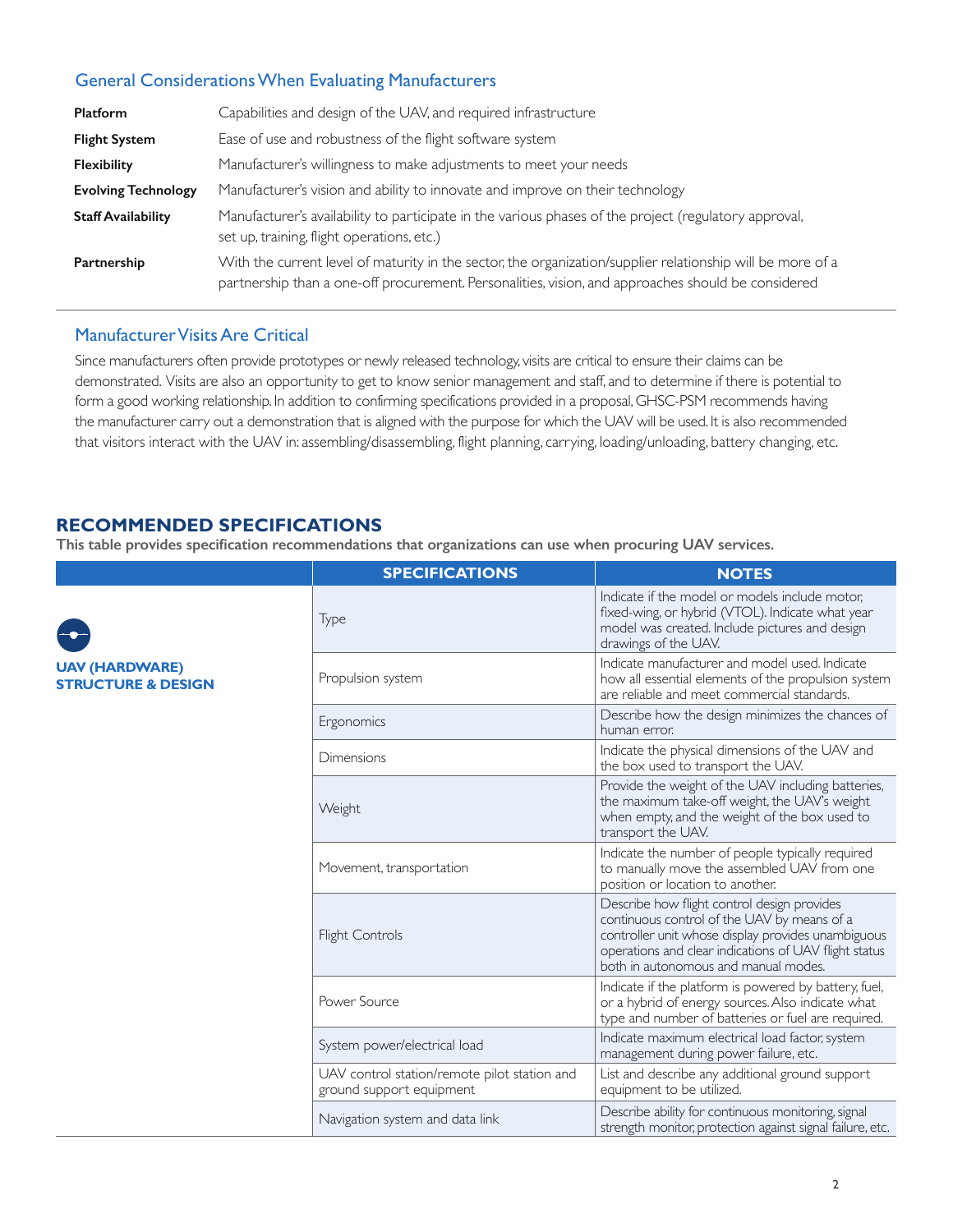|                                                                | <b>SPECIFICATIONS</b>        | <b>NOTES</b>                                                                                                                                                                                                                                                                                                    |
|----------------------------------------------------------------|------------------------------|-----------------------------------------------------------------------------------------------------------------------------------------------------------------------------------------------------------------------------------------------------------------------------------------------------------------|
|                                                                | Infrastructure and Equipment | Identify other equipment that is necessary for flight<br>operations in addition to the UAV and tablet/<br>computer/controller.                                                                                                                                                                                  |
| <b>UAV (HARDWARE)</b>                                          | Imaging/Mapping Camera       | Indicate whether it is possible to attach a camera<br>to the UAV. If so, is it easily attachable/detachable?                                                                                                                                                                                                    |
| <b>STRUCTURE &amp; DESIGN</b>                                  | POV Camera                   | Is a point of view (POV) camera already a part of<br>the UAV hardware, or is this an optional addition<br>to the structure? Is it possible to connect with 3G<br>or 4G networks to provide a live video feed?                                                                                                   |
|                                                                | Replacement parts            | Indicate whether replacement parts are<br>commercially available. If so, which parts are and<br>are not? What are the costs of replacement parts?                                                                                                                                                               |
|                                                                | <b>UAV Communication</b>     | On which frequency is the UAV communicating?<br>How is communication managed beyond visual<br>line of sight? Is it possible to communicate with the<br>UAV using 3G or 4G as well as manage navigation?                                                                                                         |
|                                                                | Flight logs                  | Describe the software capabilities to log flights and<br>store flight data. How is the data transmitted from<br>the flight system?                                                                                                                                                                              |
| <b>SOFTWARE DESIGN</b>                                         | Flight planning              | Indicate the software used for planning and<br>programming flight paths, whether custom-built or<br>commercially available.                                                                                                                                                                                     |
|                                                                | Automated return feature     | Describe how the UAV is prepared for return after<br>it lands at the target site and whether the UAV has<br>an automated return feature.                                                                                                                                                                        |
|                                                                | Payload capacity             | Describe maximum payload capabilities (weight)<br>for the distances the UAV is able to travel.<br>Provide a table illustrating the trade-off between<br>distance and payload capacity.                                                                                                                          |
| <b>CONSIDERATIONS SPECIFIC</b><br><b>TO CARGO-CARRYING UAV</b> | Cargo hold                   | Describe the physical dimensions and volume of<br>the cargo holding space. Is the hold internal or<br>external? Can the cargo hold be customized?<br>What is the maximum weight the cargo area<br>holds? Include pictures of the cargo hold.                                                                    |
|                                                                | Configuration options        | Indicate whether the UAV can hold a large camera<br>or monitoring device (such as LiDAR or a sensor).                                                                                                                                                                                                           |
|                                                                | Cargo placement              | Indicate any requirements for balancing the cargo.<br>Does the UAV require counter weights, or specific<br>cargo placement in the hold?                                                                                                                                                                         |
|                                                                | Cold chain capabilities      | Indicate whether there is an option to insulate the<br>cargo hold and/or monitor temperatures internally.                                                                                                                                                                                                       |
|                                                                | Cargo hold capabilities      | How is payload delivered? Is it directly accessed<br>by the recipient? Can UAV land and leave cargo<br>behind? Can UAV release cargo while flying?<br>How does payload attach/detach? Is it dropped<br>and left behind, or opened manually and potentially<br>repacked?                                         |
|                                                                | Maximum altitude             | Indicate maximum altitude from ground and sea<br>level, as well as the cruising altitude.                                                                                                                                                                                                                       |
| <b>PERFORMANCE</b><br><b>CHARACTERISTICS</b>                   | Maximum range                | Indicate the maximum flight range. Note some<br>general parameters for how the range is affected<br>by altitude, payload, and battery life as applicable.<br>At a minimum provide maximum ranges at these<br>altitudes for each 1, 2 and 5 kg: 1. Sea Level; 2. 1000<br>m ASL (above sea Level); 3. 2000 m ASL. |
|                                                                | Performance envelope         | Indicate the performance envelope through a<br>written description or graphic.                                                                                                                                                                                                                                  |
|                                                                | Airspeed                     | Describe the airspeed necessary for take-off,<br>cruise, landing, and stall maximum airspeed.                                                                                                                                                                                                                   |
|                                                                | Maximum rate of climb        | Indicate the maximum rate of climb.                                                                                                                                                                                                                                                                             |
|                                                                | Maximum rate of descent      | Indicate the maximum rate of descent.                                                                                                                                                                                                                                                                           |
|                                                                | Maximum bank angle           | Indicate the maximum bank angle.                                                                                                                                                                                                                                                                                |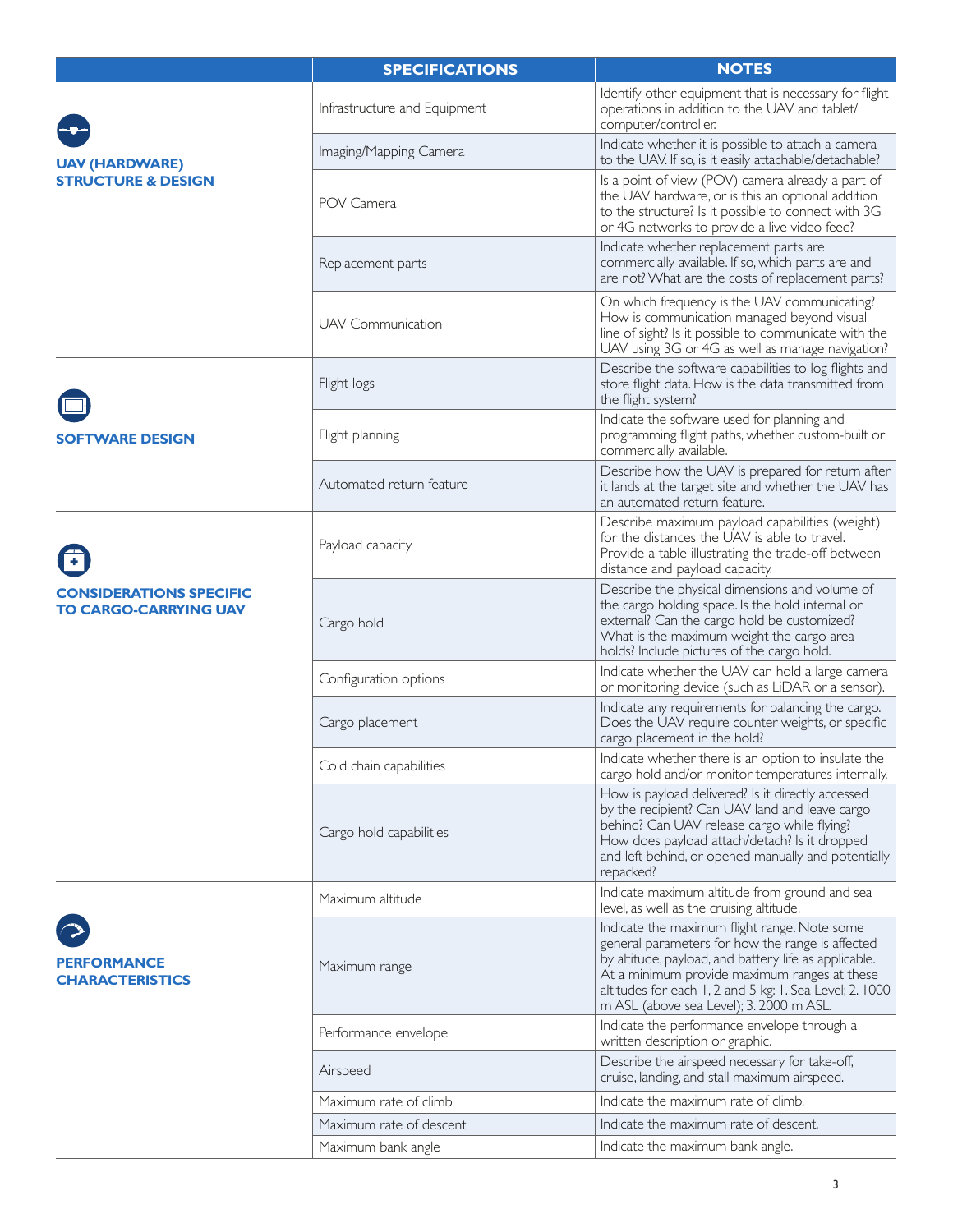|                                                    | <b>SPECIFICATIONS</b>                                                                                                                                   | <b>NOTES</b>                                                                                                                                                                                                                                                                         |
|----------------------------------------------------|---------------------------------------------------------------------------------------------------------------------------------------------------------|--------------------------------------------------------------------------------------------------------------------------------------------------------------------------------------------------------------------------------------------------------------------------------------|
|                                                    | Turn rate limits                                                                                                                                        | Indicate the maximum turning rate.                                                                                                                                                                                                                                                   |
|                                                    | Environmental endurance                                                                                                                                 | Describe UAV performance limitations due to<br>environmental and meteorological conditions (e.g.<br>wind, ice, humidity, temperature, rain, hail).                                                                                                                                   |
| PERFORMANCE CAPABILITIES<br>& LIMITATIONS          | Take-off and landing                                                                                                                                    | Indicate required distances and/or surface<br>areas required for take-off and landing. List any<br>equipment required, such as catapult or net, or the<br>need to be thrown. Also include the measurement<br>between the landing gear and the body of the UAV.                       |
|                                                    | Autopilot                                                                                                                                               | Describe autopilot type, manufacturer, and working<br>method.                                                                                                                                                                                                                        |
|                                                    | Navigation systems                                                                                                                                      | Describe all components, together with horizontal,<br>vertical position, and velocity accuracy.                                                                                                                                                                                      |
|                                                    | GPS Technology                                                                                                                                          | Describe the use of real-time kinematic (RTK) or<br>post processed kinematic (PPK) GPS systems for<br>improving performance positioning. Is RTK or PPK<br>GPS system an option?                                                                                                      |
|                                                    | Sensors and/or telemetry                                                                                                                                | Describe the controls on the UAV controller,<br>sensors, computers, and actuation parts necessary<br>to control the UAV. What systems are in place for<br>continued control of the UAV in the event of a<br>propulsion or power generation system failure?                           |
|                                                    |                                                                                                                                                         | Loss of autopilot                                                                                                                                                                                                                                                                    |
|                                                    | Briefly describe procedures for documenting                                                                                                             | Loss of flight control due to server failure                                                                                                                                                                                                                                         |
|                                                    | and handling each of the following scenarios,<br>if applicable.                                                                                         | Loss of propulsion power                                                                                                                                                                                                                                                             |
|                                                    |                                                                                                                                                         | Loss of engine power (one engine out)                                                                                                                                                                                                                                                |
| EMERGENCY PROCEDURES<br><b>FOR SYSTEM FAILURES</b> |                                                                                                                                                         | Low battery voltage                                                                                                                                                                                                                                                                  |
|                                                    |                                                                                                                                                         | Loss of navigation components (heading or altitude)                                                                                                                                                                                                                                  |
|                                                    |                                                                                                                                                         | Loss of Global Navigation Satellite System                                                                                                                                                                                                                                           |
|                                                    |                                                                                                                                                         | Loss of data link (radio control link failure)                                                                                                                                                                                                                                       |
|                                                    |                                                                                                                                                         | Remote pilot station communication failure                                                                                                                                                                                                                                           |
|                                                    |                                                                                                                                                         | Loss of power at remote pilot station                                                                                                                                                                                                                                                |
|                                                    |                                                                                                                                                         | Loss of remote pilot/UAV observer communication                                                                                                                                                                                                                                      |
|                                                    |                                                                                                                                                         | Structural damage to UAV                                                                                                                                                                                                                                                             |
|                                                    | Flight control surfaces and actuators                                                                                                                   | Note: The UAV flight management system shall<br>include the controls on the UAV controller,<br>sensors, computers and actuation parts necessary<br>to control the UAV Any single failure of the flight<br>control system should not affect the functions to<br>control UAV recovery. |
|                                                    | Failure modes or scenarios other than those listed above that can endanger safe flight shall be<br>identified, described, and managed in a safe manner. |                                                                                                                                                                                                                                                                                      |
| HAZARD CONSIDERATIONS                              | Identification of UAV functions                                                                                                                         | Describe how indications and warnings necessary<br>to ensure safe control of the UAV flight path,<br>including collision avoidance, are available in real<br>time with continuous data transmission and with a<br>high level of protection against hacking.                          |
| AND FAILSAFE FEATURES                              | Identification of degradation and failure<br>conditions                                                                                                 | Describe how the UAV system provides<br>immediate notification of a system failure.                                                                                                                                                                                                  |
|                                                    | Management and mitigations of the failure<br>conditions                                                                                                 | Describe how the UAV would automatically switch<br>to an alternate or degraded mode of operation.                                                                                                                                                                                    |
|                                                    | A list of alarms and methods for<br>troubleshooting                                                                                                     | Describe how the UAV system software monitors<br>and identifies safety critical aspects.                                                                                                                                                                                             |
|                                                    | Flight termination                                                                                                                                      | Describe the fail-safe system which provides<br>recovery to a predetermined recovery area with<br>programmable capability for maintaining safe flight<br>control or operation within design parameters.                                                                              |
|                                                    | Location of all air data sensors, antennas,<br>radios, and navigation equipment with respect<br>to segregation and redundancy                           | Include a drawing of the UAV with the locations<br>identified.                                                                                                                                                                                                                       |